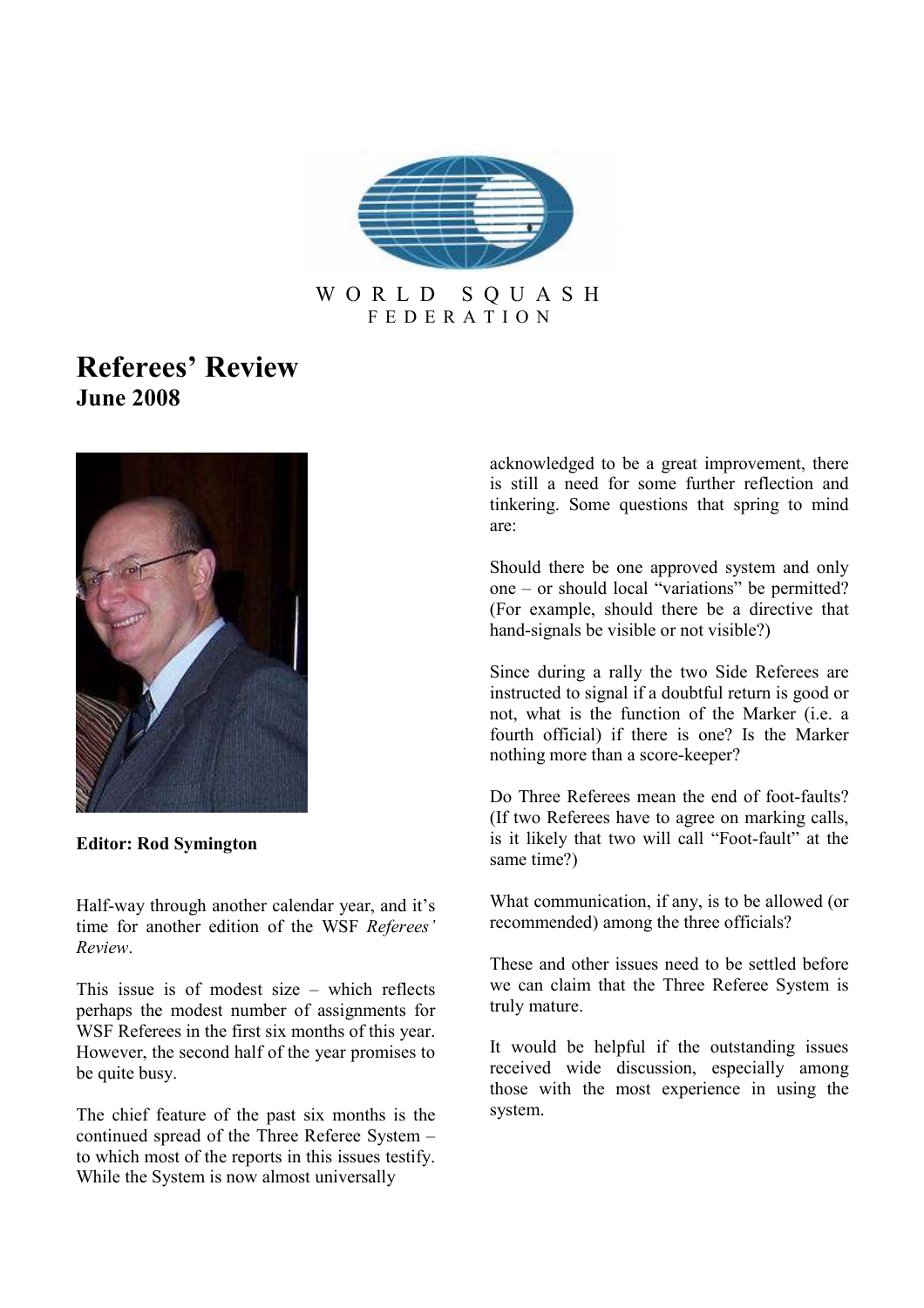## Editorial

(Note: The opinions expressed in this Editorial are the responsibility of the Editor and in no way reflect the official position of the World Squash Federation.)

As the various reports in this issue make clear, the Three Referee System continues to make strides and has been fully accepted now on three continents. The PSA will soon be announcing that it is mandatory for all Super Series events, and in the not too distant future the system will become mandatory for all PSA events. In the meantime, in all the venues where the system has been utilized, the reactions have all been extremely positive.

While there are still a few wrinkles to be ironed out in the use of the system, there are also some serious consequences for the future of refereeing on the international scene. These consequences concern a) the conduct of assessments, b) the potential increase in WSF-accredited referees, and c) the possible creation of a new referee category.

The WSF is committed to improving refereeing on the international scene, and a major constituent of that project is the assessment of referees under the new CBTA Programme. The Three Referee System provides a challenge in this regard, because only the Central Referee can be assessed, as he or she is the only one of the team of three who carries out all the functions (e.g. time-keeping, injuries and bleeding, conduct) of the single referee. At most events, however, the Central Referee is not giving a visible signal (in fact, at some venues none of the referees' signals are visible). The result is that some referees (both WSF-appointees and potential candidates for International Referee) are officiating many matches, but are not being assessed. So how is the performance of the Central Referee to be assessed?

One day, no doubt, we will have an electronic system that records all the decisions of all the Referees, but until that day arrives, there is a simple solution: all three Referees must give a

visible hand-signal – and the Assessor can thus assess the Central Referee. (Yes, it takes a bit of juggling to control pencil, clipboard, microphone and give a hand-signal, but it is possible – especially if a microphone on a stand is provided.) Without assessments we cannot evaluate performance and we cannot help referees get better. Thus it must be mandatory that assessments be carried out where the Three Referee System is utilized.

The second dimension to the universal acceptance of the Three Referee System is that experience shows that the reduction in stress experienced by the Central Referee leads to a greatly improved performance, with the result that in almost every case the Central Referee passes the assessment. Does this mean that in future the number of successful assessments will be greater and thus the number of International Referees will increase? :Probably, yes.

So what happens if a referee who becomes an International Referee under the Three Referee System is suddenly thrown one day alone into the lion's den of Attila the Hun versus Conan the Barbarian? Will that Referee be able to handle the stress? Or should we consider creating a new category of referee who is accredited at the International Level, but only under the Three Referee System?

These are thorny issues that need considerable thought and discussion. At the moment we are in a transition period between the ego-fulfillment of the past and the co-operative team-work of the future. The sport of squash is already benefiting greatly from the Three Referee System: the next challenge is to solve the assessment and accreditation problems that it presents to us.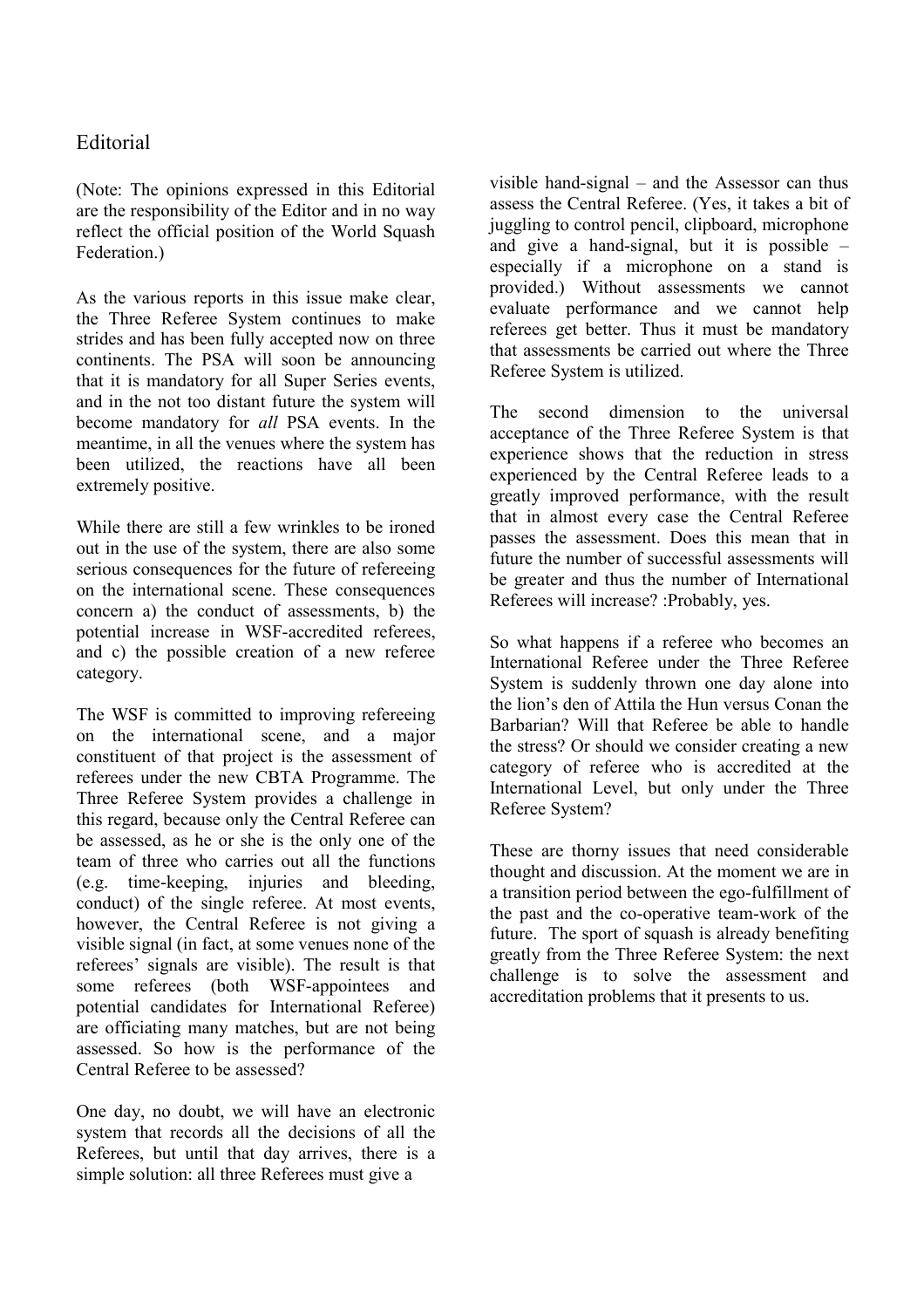# by Graham Waters

The first half of 2008 has been relatively quiet as far as assignments for WSF Referees are concerned. It was a shame to see the Windy City Open cancelled as a result of the main sponsor's pulling out. I hope that John Flanigan, who works so hard to put on a super event in Chicago, can attract new sponsorship so that his event can reclaim its rightful place on the World Calendar. On the other hand, the traditionally busy  $2<sup>nd</sup>$  half just got even busier with a request for 4 referees for the World University Championships in Cairo in August and a new PSA Super Series event announced for Abu Dhabi in December. Please refer to the accompanying chart to see the names of those who were assigned to events during the first half of 2008.

The 3 Referee System continues to have wide support from referees, players, promoters, and spectators alike. At the Canary Wharf Classic in March, the PSA was testing an electronic device to record the decisions of all 3 Referees. This will allow the individual decisions to remain confidential with only the consensus decision announced. I am anxiously awaiting a report from the PSA on the performance of this next step in the evolution of the 3 Referee System. The next step for the WSF will be to have a  $4<sup>th</sup>$ device that will display the decisions of all 3 Referees to allow WSF Assessors to do their job properly.

The PSA is so happy with the 3 Referee System (with or without the electronic device) that they will shortly be announcing that it will be mandatory for all Super Series events, including all qualification matches! They also envision it becoming mandatory for all PSA events in the longer term. While WISPA are not yet ready to make the system mandatory, they too are fully supportive and welcome its use where feasible. Of course, this will result in the need for more referees assigned to each event. We have made sure that the PSA understands that and hope that they pass that requirement along to their promoters.

As reported in the last issue of the Referees' Review, the timing of the annual Referee appointment procedure has been changed. Letters to existing WSF Referees whose terms were expiring and to all member nations were sent out with a deadline for submission of May 30. This will allow the Review Board an opportunity to review the candidates at a time when there are very few major events on the PSA and WISPA calendars, and only the World Juniors on the WSF's. The new and renewed appointments will be announced by the beginning of September.

The CBTA Working Group has now produced the final documents from its very extensive review of the Assessment process. I want to express a huge thank you to the group's leader, John Small, and to its members, Chris Sinclair, Rod Symington, and Jennifer Birch-Jones for the countless hours of their time they have spent in completing this most formidable task.

In order to fully implement the new procedures, we will need to train all of our existing Assessors in the new methods. As members of the working group, Chris Sinclair and Rod Symington, both of whom are WSF Assessors, seemed ideally qualified to lead this initiative. As a first step they assessed each other at the Men's World Team Championships in Chennai last December. To their great relief, they discovered that they are very much on the same page in matters of what to look for and how to assess candidates. The WSF has named them both Senior Assessors, and they will be responsible for training and evaluating the rest of our current Assessors. They will be conducting short seminars at events where other Assessors are present in the near future, so look for a WSF Senior Assessor coming to an event near you!

As always, your comments and suggestions on any aspect of our program are always welcome. I look forward to catching up with many of you during the very busy  $2<sup>nd</sup>$  half of the year.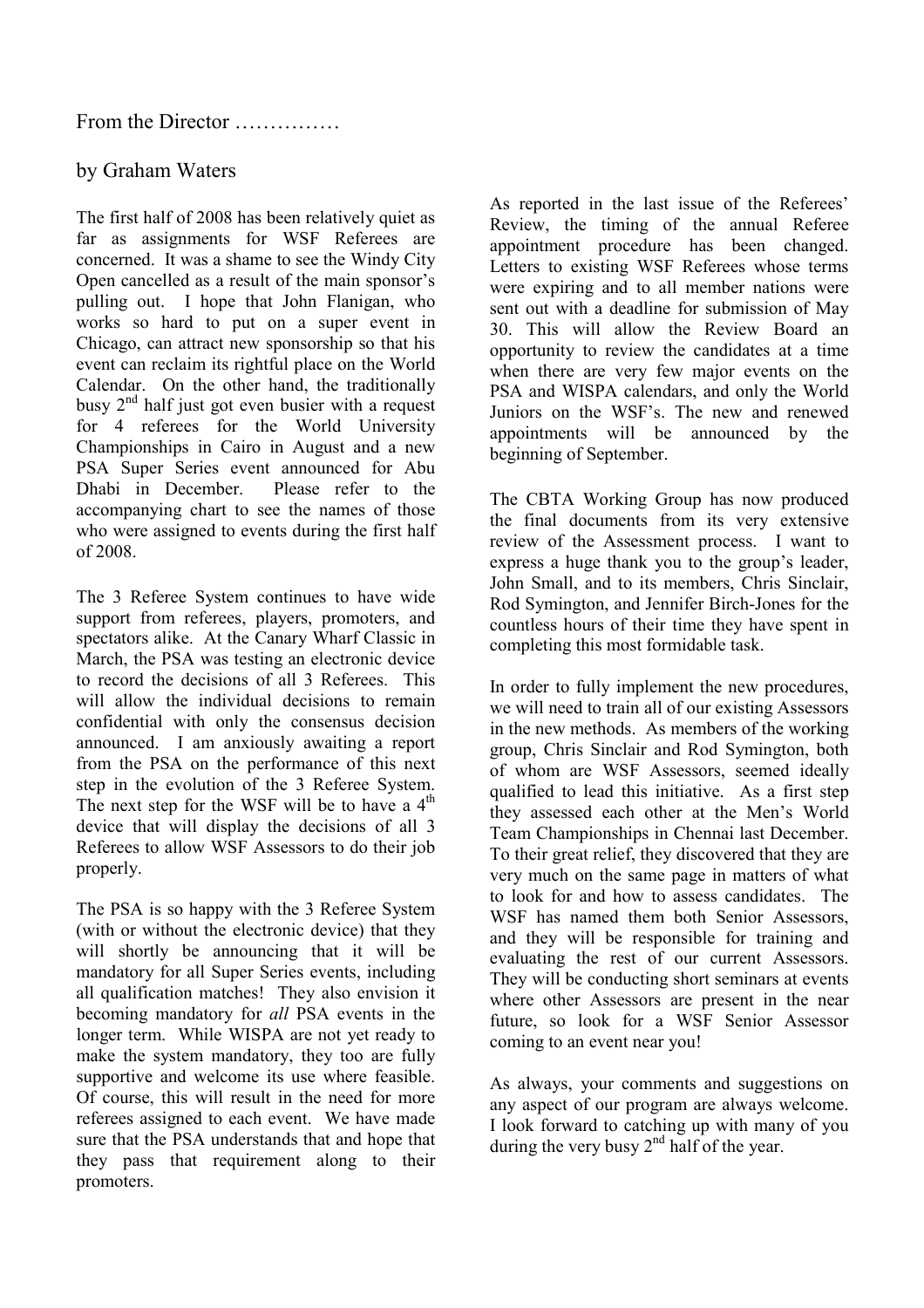Tournament of Champions (New York)

by John Massarella

New York in January is a fantastic place to be, even for a known sun worshipper such as I am. I arrived at JFK airport on a cold winter's day, and as prudently as ever took a shuttle bus, not a taxi to Grand Central station, even though I wasn't picking up the tab.

I was taken to the Radisson hotel where I was to share a room with Todd "the ticket man." Mike Riley was the TR, and he and I were entertained by John Nimick, Tournament Promoter, in some fine style at a restaurant in the Grand Central station on the first evening.

I was the WSF appointment, and Mike Riley had also gathered together a team of referees, which included USA-based, and visiting Canadian referees.

In the qualifying matches that were held at local clubs, I was able to help a member of the Canadian and US referees by assessing ten matches. Throughout the tournament they made me feel very welcome and worked enthusiastically, enjoying the opportunity to work in the Three Referee System.

Below the top six seeds the draw was a little weaker than in previous years, but nevertheless there were some very exciting matches much appreciated by the knowledgeable crowds, who supported the event in large numbers right from the first round.

Because meals were not provided in the hotel, this gave me a great opportunity to enjoy the many varied culinary delights that New York is famous for. I'm pleased to say that my expenses for meals were met without question.

The final three days when the matches didn't start until the evening provided me with a wonderful opportunity to explore New York. I did this from 9am until 4pm on each of the three days, taking three different bus tours, which I was very happy to negotiate for the price of one.

I pursued my first viewing of New York with great energy and drive. You name all the landmarks, I saw most of them.

After the final, my duties over, I was next in line for payment after the winner, Ramy Ashour. Hisham, his brother and guardian, had already left New York, so I was asked to operform an important duty: Ramy asked me if I would go to the bank with him the next morning as his minder. I can tell you his cheque was a little more than mine.

The squash, the fraternity, the venue, the city – they were all that I expected from such a great event – and more.

The Pace Heliopolis Closed

by Graham Waters (Canada)

Well, that's what the Pace Canadian Squash Classic came to be known as, with  $5$  of the last  $8$ being Egyptian (6 if you include Egyptian born Canadian champion Shahier Razik). There were 2 more Egyptians in the main draw, meaning practically half the draw was Egyptian. This was in large measure to some unfortunate scheduling as the Canadian Classic was in direct conflict with the British, Dutch and French National Championships.

I arrived in Toronto fresh from a very successful Bluenose Classic, a well organized and growing PSA event (\$30k this year) in my home town of Halifax. After checking into my room at the Royal York Hotel, Toronto's grand old hotel built in the golden days of rail travel, I contacted Mike Riley, the Tournament Referee to get my schedule for the next day's qualifying. Matches were to be played at 3 different area clubs, and I was to report to the Toronto Athletic Club for matches to be played there. The TAC is located on the 36th floor of a large downtown office building. I don't know if that makes it the "highest" squash club around, but we did not require the "altitude" ball I was told.

There were 9 aspiring Canadians in the qualifying draw, but only Shawn Delierre was successful in reaching the main round, where his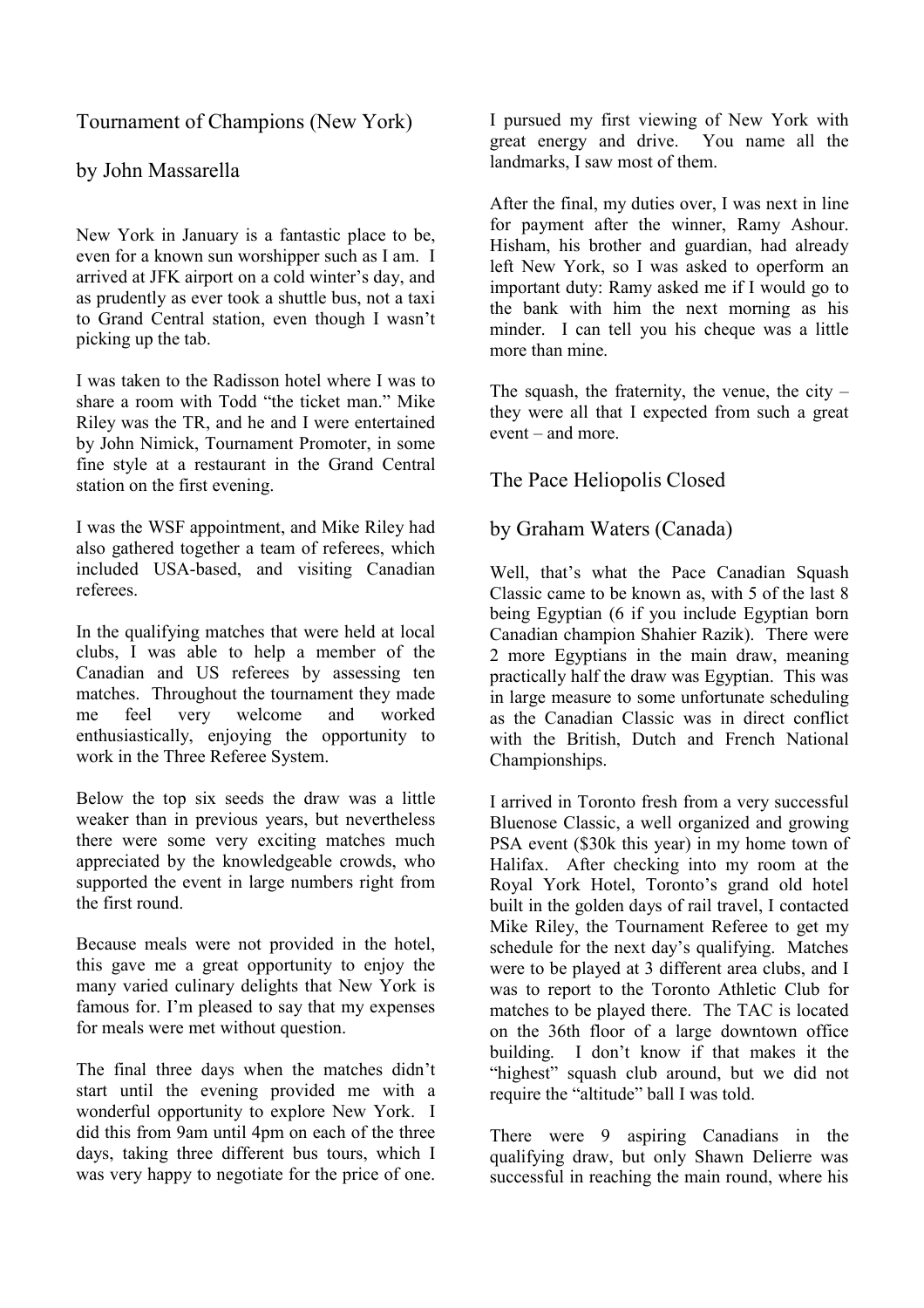reward was to meet Wael El Hindi, the very talented 5th seeded Egyptian. Well, actually, he would have to meet an Egyptian seed in any case as all 4 successful qualifiers would. All met the same fate in the main draw – a brisk 3-0 defeat.

Mike Riley and I were the only WSF Referees present, but we were ably assisted by several Canadian National and Provincial Referees. With the qualifying matches and first round matches spread out at different clubs, we could not use the 3 Referee System until the 2nd round, when all matches were to be played on the glittering glass court in the John Bassett Theatre, located in Toronto's Convention Centre. This was only a short walk from the Royal York if you ventured outside, but with Toronto suffering through a period of very cold weather, we usually utilized the city's intricate underground network of tunnels and walkways, that link many office buildings and shopping centres, to arrive without stepping out into the Canadian Winter.

For the quarterfinals, we did use the 3 Referee System and everything went relatively smoothly. The John Bassett Theatre is a fantastic venue for spectators with the show court erected on the stage. However, it is less than ideal for the referees as the seats closest to the front are actually below the level of the stage. We found a compromise position a few rows back - it was still too low, but we managed. Of course, there were not many options as all seats had been sold for most sessions.

It was good to see Jonathon Power again in his dual roles of Honorary Player Liaison and TV commentator. He and John Nimick did a great job as the TV team, although the package shown on Canadian TV was only an hour of highlights. It's so annoying watching the score move to 2-all and then 3-all, and then all of a sudden it's 9-8.

It's always a pleasure to attend a John Nimick event, and this was no exception. Being in Toronto, it had the additional personal benefit of allowing me to visit with my daughter and granddaughter.

Here's hoping that next year's event can find a spot in the schedule without major conflicts and all of the top players can attend. I would love to go back. Oh, yes, and Ramy soundly defeated a rather out of sorts Shabana to defend his Canadian Squash Classic title.

## Kuwait Open 2008

## by Damien Green (Australia)

I had the privilege to be invited to the 2008 Kuwait Open. The tournament took place at Kuwait Squash Federation's new venue, the Sheikh Salem Al Sabah International Squash Complex. This is a brand-new venue having eight glass back courts and one all glass main court with seating for almost one thousand people. It is a very impressive world-class Squash venue which will be the perfect venue for the 2009 World Championship.

As in previous years we were graciously hosted by Sheikha Fadia Al Sa'ad and the Kuwait Squash Federation team led by Major General Dr. Mahmoud Razouki. Special thanks go to Khalid Quassem for organising the travel for the refs, amongst a thousand other jobs he had to do. Thanks also to Robert Edwards for his support to the referees throughout the tournament.

World Referee Nasser Zahran was the tournament referee and the rest of the international team consisted of Ayaz Khan, who is currently coaching in Kuwait, Wendy Danzey and Dave Atkins from England, and myself from Australia. There were quite a number of local referees led by Mahmoud Al-Jazzaf, who were willing and able to officiate throughout the tournament.

Our accommodation was at the Movenpick Al Bida'a resort which was really fantastic.

The surprise for this tournament was that the three referee system was to be used for every match from the first round of qualifying right through to the final match. Obviously this required quite a number of referees and that is where the locals came to the fore. Personally, I still have reservations about the effectiveness of the three referee system in matches where the players are not always making every effort to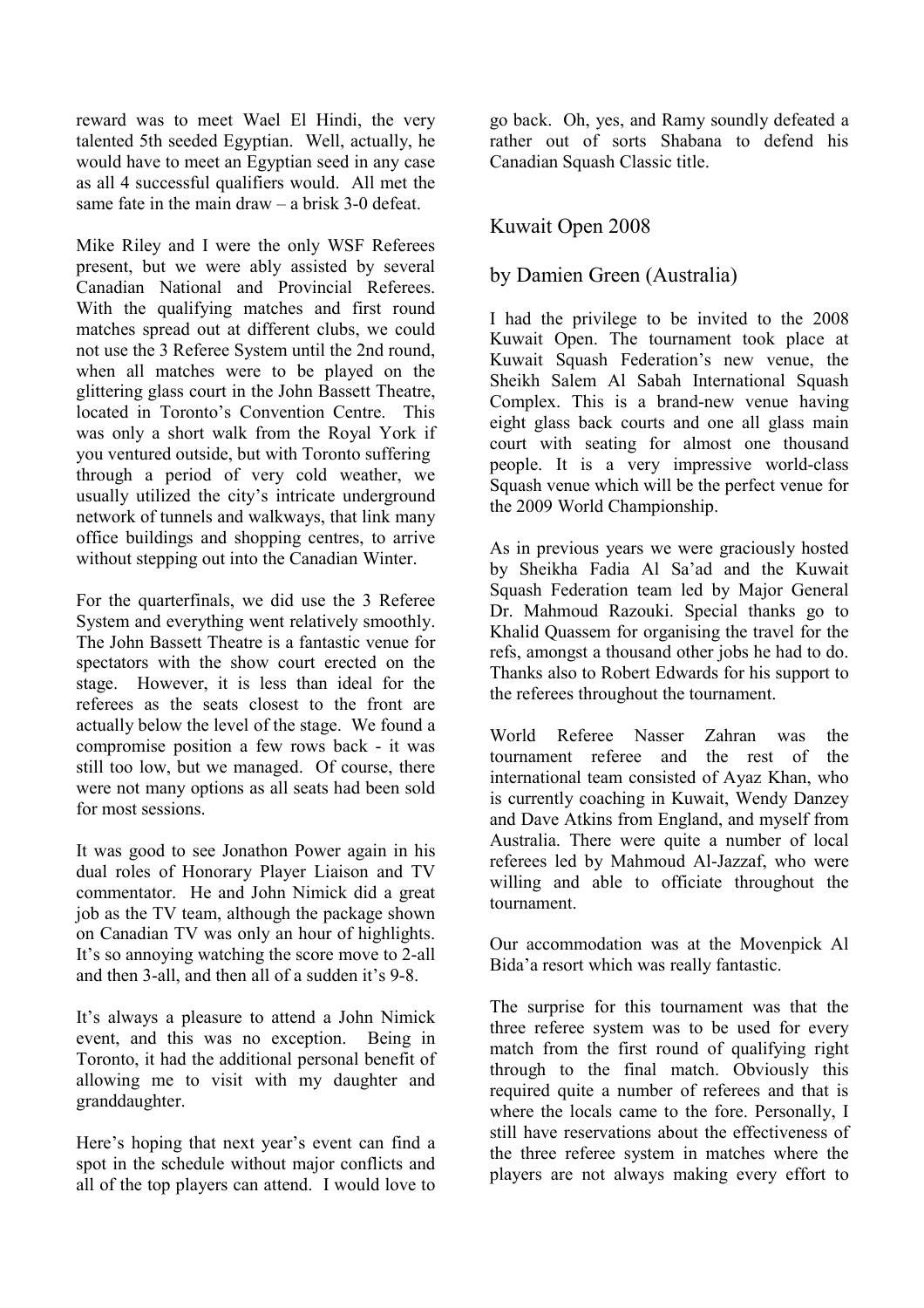play the ball, as it is difficult for all three referees to set the same boundaries for the players. However, on whole it worked quite well.

As this is still a relatively new system, it is always bound to show up a couple of new situations that haven't been fully covered to date. Two that came up during this tournament were –

- 1. If the centre and the right referee do not agree on the score or the service box, who has the final say?
- 2. When the ball is found to be broken on serve, is it the centre referee only, or a combined decision to decide whether the ball possibly broke in the previous rally, or broke on serve?

As you would expect with a PSA Platinum event, the standard of Squash was fantastic, with a majority of the top thirty players in attendance. The stand-out match, in my opinion, was Lee Beachill battling out a marathon with Ramy Ashour in the quarterfinal, only to go down fighting in the fifth game. It was a great experience to be involved.

The final between Amr Shabana and Ramy Ashour probably didn't quite live up to the potential it held, with Amr winning in three, but if the third game tie break had gone the other way, who knows what might have happened.

All in all, the hospitality by everyone involved in Kuwait was second to none, and the company and advice provided by the other referees was much appreciated. If you ever get the opportunity to attend a tournament in Kuwait, then jump at the chance, it really is a fantastic experience.

An Asian Safari: or, Three Referees in the **Orient** 

by Rod Symington (Canada)

Following the WSF Refereeing Conference and the Men's World Team Championships in Chennai (India) last December, I was invited to conduct advanced refereeing clinics and to assess the referees at some other events in Asia.

Kolkata, Kuwait, and Kuala Lumpur were on the agenda.

The Kolkata International (a PSA event) was held in February at the oldest squash club in the world: the Calcutta Racket Club, founded in 1793. The present structure has been considerably modernized and boasts a fine gallery court, along with other fine facilities.

The tournament, sponsored by the Indian Squash Rackets Association, was ably and efficiently run by the two club professionals, Dalip Tripathi and Gautam Das, both of whom are also very good referees.

Accommodation was provided in a hotel within walking distance of the Club (although I got lost for an hour the first time I tried to find my way there), and the daily walk to the Club through the crowded, noisy streets of Kolkata was an event almost as interesting as the squash.

The presence of Yogi Singh as Tournament Referee, assisted by five other Indian referees, led to the introduction of the Three Referee System from the Quarterfinals onwards. The Indian referees got used to the system in about ten minutes, and the matches proceeded without incident.

(There was an instructive episode in the first Quarterfinal. When in the first game a player wanted to "discuss" a decision made by the three referees and opened the door to do so, Yogi Singh said: "Conduct Warning for delay of game." All the other players were watching – and from that moment on there was no a single beep from any player for the rest of the event! This episode could serve as a salutary example for all referees using the Three Referee System.)

So successful was the system that every comment I heard was extremely positive. One knowledgeable spectator (himself the father of a professional player) said: "Why haven't we been using this system for the past twenty years?"

Mansur Zaman (Seeded #5) put on a brilliant display to win the Final over Ong Beng Hee (seeded  $#2$ ), 3 games to 1.

The Asian Championships followed in Kuwait, and I was originally supposed to go there for a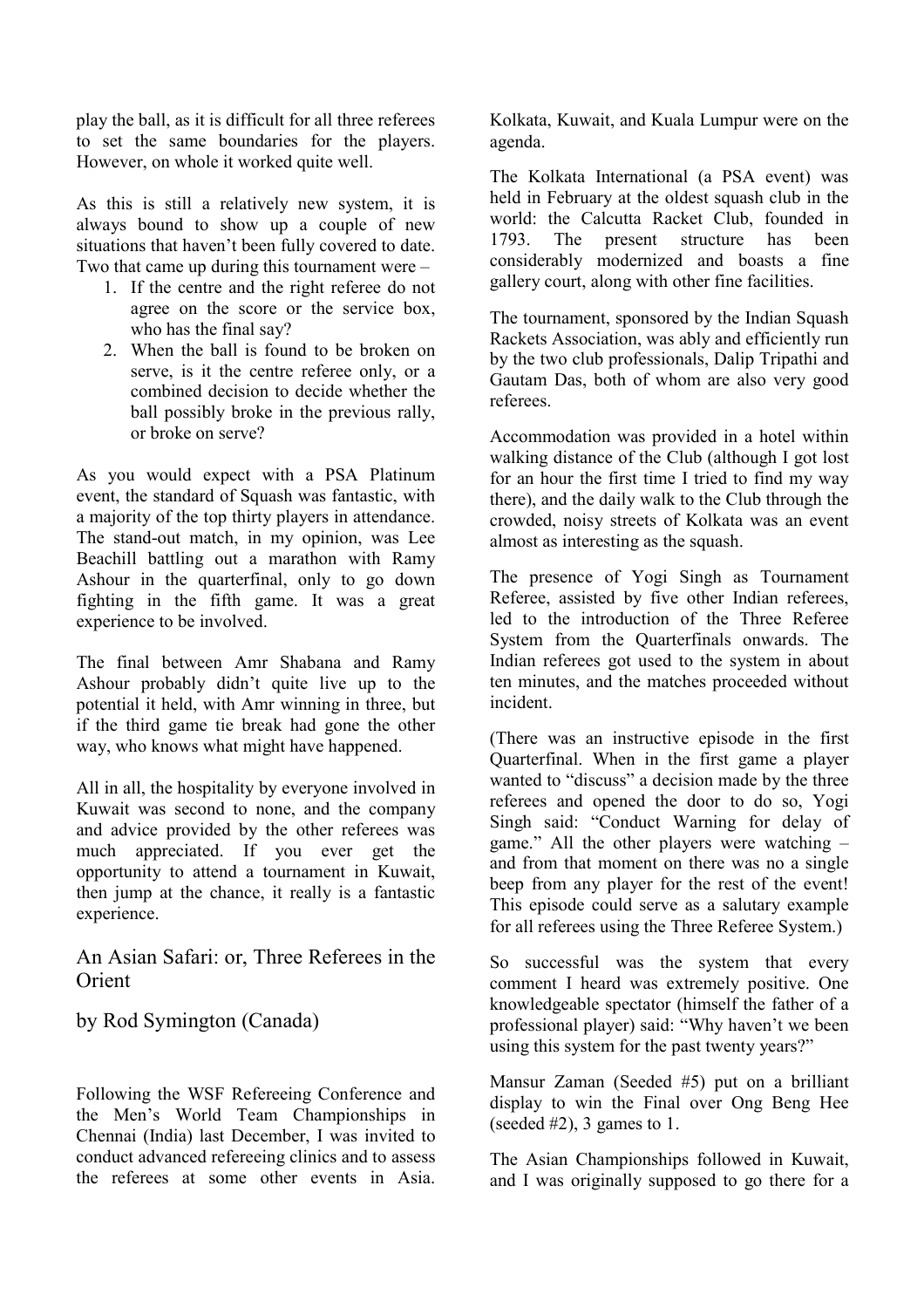repeat performance, but unfortunately at the very last minute the sponsors' financial problems forced the trip to be cancelled. Nevertheless, the success of the Three Referee System in Kolkata led to its being used in Kuwait for both the Individual and the Team events, thanks to the support shown for the system by International Referees Munir Shah and Yogi Singh – and again it was judged to have been a great success.

In March the Kuala Lumpur Open for both Men and Women was a major event in the squash calendar. The venue for this \$100,000 tournament was the Berjaya Times Square complex, a large shopping mall with adjacent hotel. This was the perfect venue, because in the middle of the mall there is wide-open space, just the right size for a glass court and seating. All around this space are gallerias where shoppers and passers-by could stop and look down on the action. For the Finals there were 300 spectators in the paid seats, and 200 more watching from the gallerias.

A squash tournament in Malaysia is always superbly organized and run, and this one was no exception. Tournament Referee Leslie Ponalpanam, along with the other tournament organizers, showed their broadmindedness in agreeing to use the Three Referee System from the Quarterfinals onwards. It also helped that Asian Director of Referees, Munir Shah, who was unable to attend because of business commitments, had strongly recommended its use.

The result, once again, was an unqualified success – so much so that the Tournament Chairman found it hard to believe that all the matches had proceeded without incident. The impeccable behaviour of the players made the organizers extremely happy, because the tournament enjoys the sponsorship of a major bank, and the Finals are broadcast live on television.

The Men's Final was won by Ong Beng Hee over his compatriot Muhammed Iskandar, 3 – 0; and the Women's champion was Nicol David who beat Natalie Grinham 3 – 0.

#### Postscript

A detour on the way back to Canada led me to Krefeld, Germany, for the German National Championships. The German National Referees, after some initial skepticism, were won over by Tournament Referee, Willi Eickworth, and agreed to use the Three Referee System from the Quarterfinals onwards. Its success can be measured by the fact that after seeing it in action for only one day, the German Squash Rackets Federation decided that it would be used for the Bundesliga Finals three weeks later.

This event, by the way, was one of the best squash tournaments I have ever attended. A superb MC (a rarity at a squash event), live video streaming of every match, splendid hospitality and organization, and an unforgettable closing ceremony on the show-court that ended with tinsel raining down on players and spectators alike – all in all a great experience.

So within three months in four cities beginning with the letter "K", the Three Referee System was tried successfully and won over many supporters.

## 2008 European Team Championships (Amsterdam)

by Jack Flynn (Ireland)

This year's event took place in Amsterdam, with 29 men and 19 women teams participating. Tony Parker (England) and myself were WSFappointed assessors, but unfortunately because of a family bereavement Tony had to cancel at a late stage. Dorothy Armstrong, Roy Gingell and John Masserella (all WSF Assessors) and Graham Horrex were there on behalf of the European Squash Federation and between us our objectives were to assess as many referees as possible, monitor the current International Referees and also identify those with the potential to progress within the discipline. Graham Horrex would be stepping down as Director of Refereeing, Europe at the end of the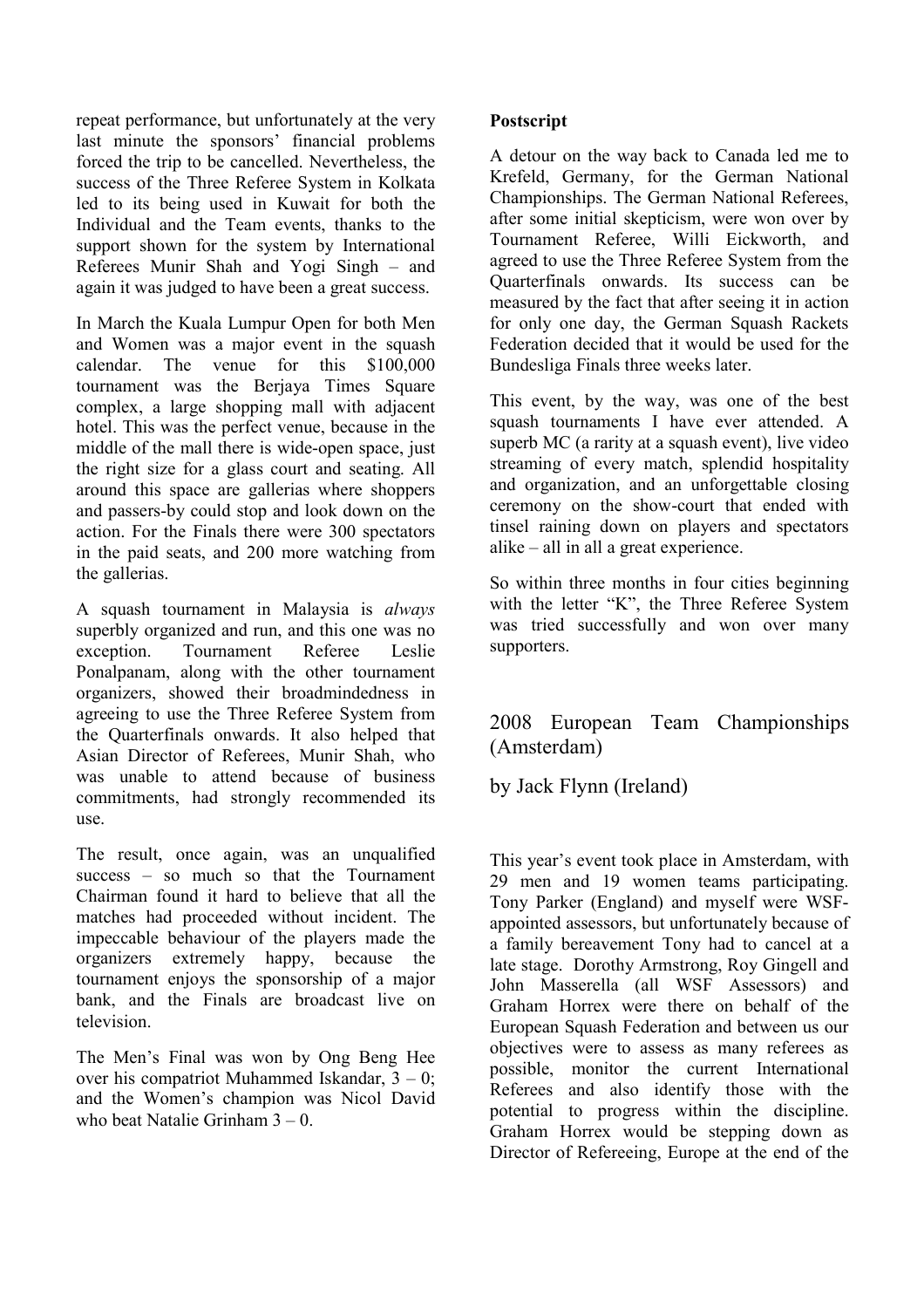tournament and his duties would be passed on to Dorothy and Roy.

I arrived in Schipol Airport, midday on Tuesday 29th where I met up with the usual suspects, George Tierney, Joss Garvey, Maureen Maitland and David Atkins en route to the accommodation at the Ibis Hotel, a short coach journey away. After check-in a visit to the city centre was hastily organised and the group took off to see the local sights – probably the only opportunity to do so in daylight. Back in the evening for a pre-tournament buffet followed by the referees' meeting and a chance to meet again with late arrivals, Dean Clayton, Jill Wood, Pete Blackmore and Jens Kragholm to mention just a few. 49 referees travelled from all over the continent to officiate and were welcomed by Tournament Director Ian Cherington and Tournament Referee Bill West who took charge of the briefing.

DAY 2 took a similar pattern, at the end of which qualifiers emerged for both men and women's 1/4 finals to be decided the following morning, with semi-finals in the afternoon, leaving the remainder to engage in play-offs for positions 9-29 and 9-19 respectively.

Finals day Saturday 3rd May saw England retain both titles beating France in the men's and Netherlands in the women's events. The presentation of prizes followed at which Graham Horrex received a special award for all his work for European Squash over many years. Afterwards it was a quick dash back to the Hotel to change, return to the complex where 6 barges took us on a 1 hour tour of the many canals en route to Amsterdam Harbour where a buffet was arranged at the floating Chinese Restaurant, the Sea Palace. Afterwards coaches were laid on to take those wishing to do so back to the hotel where the party continued until the small hours.

Teams and officials started very early on Sunday on their journeys home – some left before 5.00 am other chose to take late flights and enjoy a sunny day in Amsterdam. Goodbyes were exchanged with hopes of meeting again in Malmoe 2009. It was agreed by all that the Host Nation did a trememdous job in organising all aspects of the event and great credit is due to

them. Many thanks to SBN and in particular Ian Cherington for making it a great success.

## The Dunlop British Open (Liverpool )

by Wendy Danzey (England)

I was invited to be Tournament Referee by the sponsor Paul Walters of iSport Marketing and was quite excited that it was to be held in Liverpool, my old stomping ground, 12 miles from my birth place Widnes, which was originally in Lancashire, later Cheshire and I hear it's now in Merseyside!

John Massarella and I had an amusing time checking in at the Jury's Inn after a very long hard day at the Liverpool Cricket Club. We had been given two rooms for referees that should have been extra large, unfortunately, the guy booking us in couldn't find them and could hardly speak a word of English, about all he could say was 'breakfast will be served from 6am to 10.30am'. We later found out that the hotel had only been open for two weeks and that was why it seemed to be 'Fawlty Towers' the second – we couldn't believe that this guy had been let loose to practise on us!

The following morning I found a very helpful receptionist with whom I toured the six floors of the hotel with searching for the two extra large rooms we had been promised, they became our dormitories, one for Jill Wood, Christine Bishop and myself and one for John, Roy, Dean and on the Saturday night Dave Atkins became the fourth inmate!

I knew we had a tough time ahead with a shortage of referees, using three different venues, though we never used more that two at any one time, it certainly proved to be a juggling act. All the referees worked relentlessly in temperatures at times exceeding 80 odd degrees! I did however go armed with various body sprays for my referees and one or two spectators were glad of a squirt too! (I also advised family and friends to take a holiday in the UK whilst the squash was on - good weather guaranteed if I'm refereeing at home in the summer months.)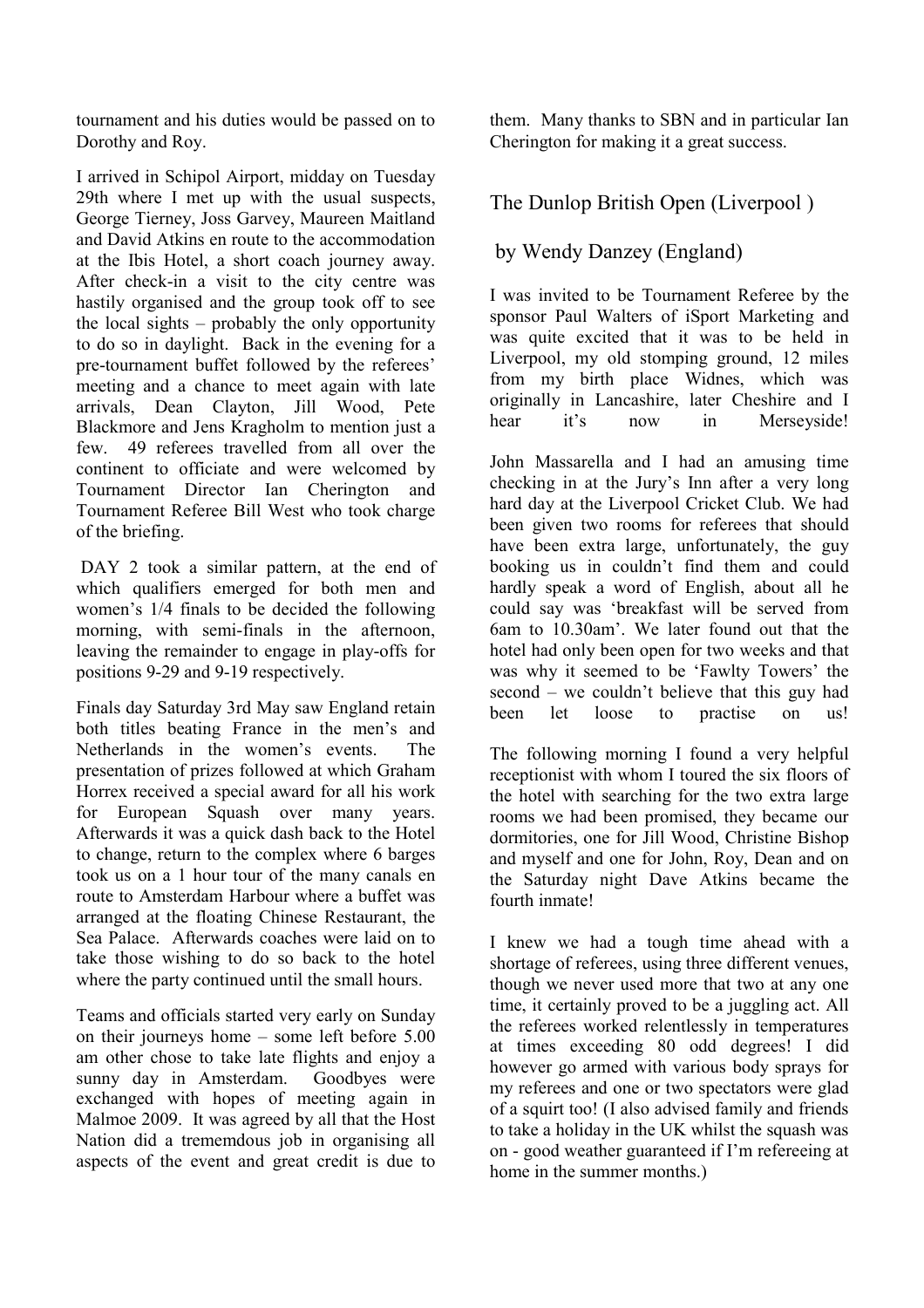The venues used were the Liverpool Cricket Club, the Northern Club Crosby and the glass court was erected in the new prestigious Liverpool Echo Arena, built at the revamped Albert Dock, especially for the celebrations for Liverpool 2008 European Capital of Culture.

Joss Garvey and Jill Wood helped me enormously with the Masters event, it was impossible for me to be at two venues, as I was also refereeing, allocating 18 referees for 400 matches over the seven days. Tony Parker and Dean Clayton also helped out for a day each with the Masters event at the Liverpool Cricket Club.

Jill Wood very kindly stepped in at very short notice to replace Mary Scott-Miller who was unable to travel to Liverpool after recently having had a new knee replacement. Jill arrived on the Wednesday evening prior to the Masters starting at the Northern Club on Thursday so she wouldn't be late; she was very worried about finding her way from the hotel and Dean loaned her his 'sat-nav', setting it up so all she had to do was click on the clubs address. Unfortunately, Jill clicked on the incorrect address and sped off along the M62 in the direction of London heading for Dean's daughters, her short 15 minute journey became a 60 minute nightmare!

Dave Walker and Clive Smith managed to have a night out at the Cavern Night Club, along with other haunts of the 'Beatles' – I would have loved to have gone back there too but sorry to say didn't make it, nor did I manage to sail over the River Mersey to New Brighton on either The Royal Iris or the Royal Daffodil – definitely next time!

Gosh, I nearly forgot about the squash, but I

must mention the men's final between David Palmer and James Willstrop, must have been one of the most exciting finals in the history of the British Open, with David Palmer winning 13-11 in the fifth game in 111 minutes. It was one of those matches it didn't seem fair for there to be a loser, it was played in excellent spirit by both players, they were an absolute credit to the game.

Just before the finals started I suddenly remembered that my sister Hilary had taken my advice and was on a two week holiday on the tip of the Llynn Peninsular, a very remote part of North Wales. So I suddenly had the brilliant idea to join her when the squash had finished for a few days walking, being a perfect way to relax after several weeks of refereeing and assessing.

I set off at nearly midnight a similar length journey to travelling home to Nottingham - I was totally wide awake after officiating as right ref in such a thrilling final. At about 2am I became aware that I had a vehicle right on my tail. I increased my speed, but was quite relieved when the blue lights started flashing! I stopped: "Madam, where are you going at this time of night by yourself ?" I explained and he said: '"You swerved; I'll have to breathalise you. There's nothing to worry about, but if the test is positive, I'll have to arrest you and you will spend the rest of night in a police cell." I said: "Well, I've had a drink, but if I swerved it was because you were driving up my b…side." He was a quite excited at this statement and maybe a little disappointed when the breath-test was totally negative.

I eventually arrived at Aberdaron at nearly 3am, and I had three days of perfect sunny weather, enjoying my favourite coastal walks (wearing my new red theme socks – from my Canadian friends) – sheer bliss!